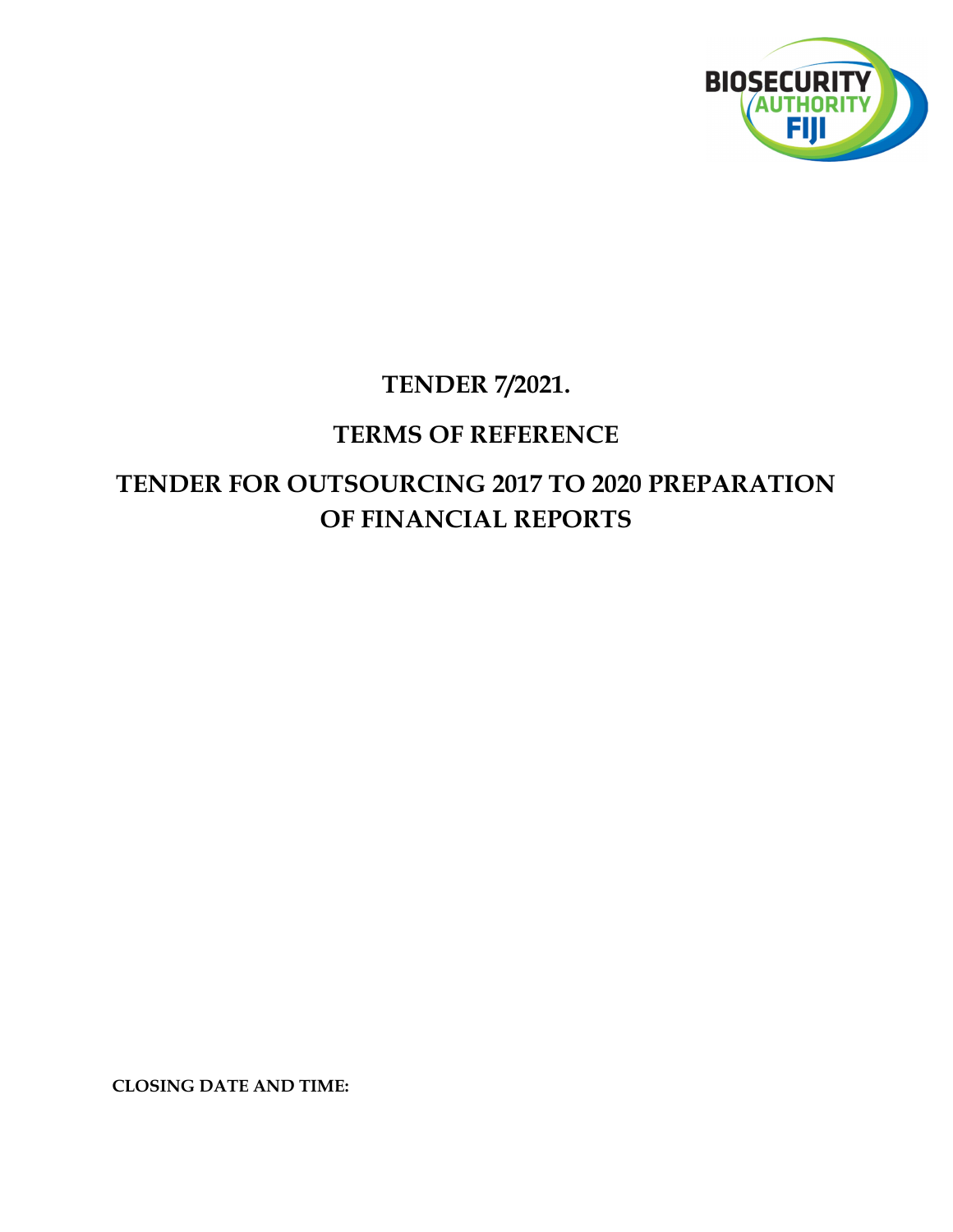### TABLE OF CONTENTS

| <b>SECTION A</b> | <b>BACKGROUND</b>                          |
|------------------|--------------------------------------------|
| <b>SECTION B</b> | <b>TENDER INVITATION AND SUBMISSION</b>    |
| <b>SECTION C</b> | <b>SCOPE &amp; SPECIFICATION OF TENDER</b> |
| <b>SECTION D</b> | <b>TENDER EVALUATION CRITERIA</b>          |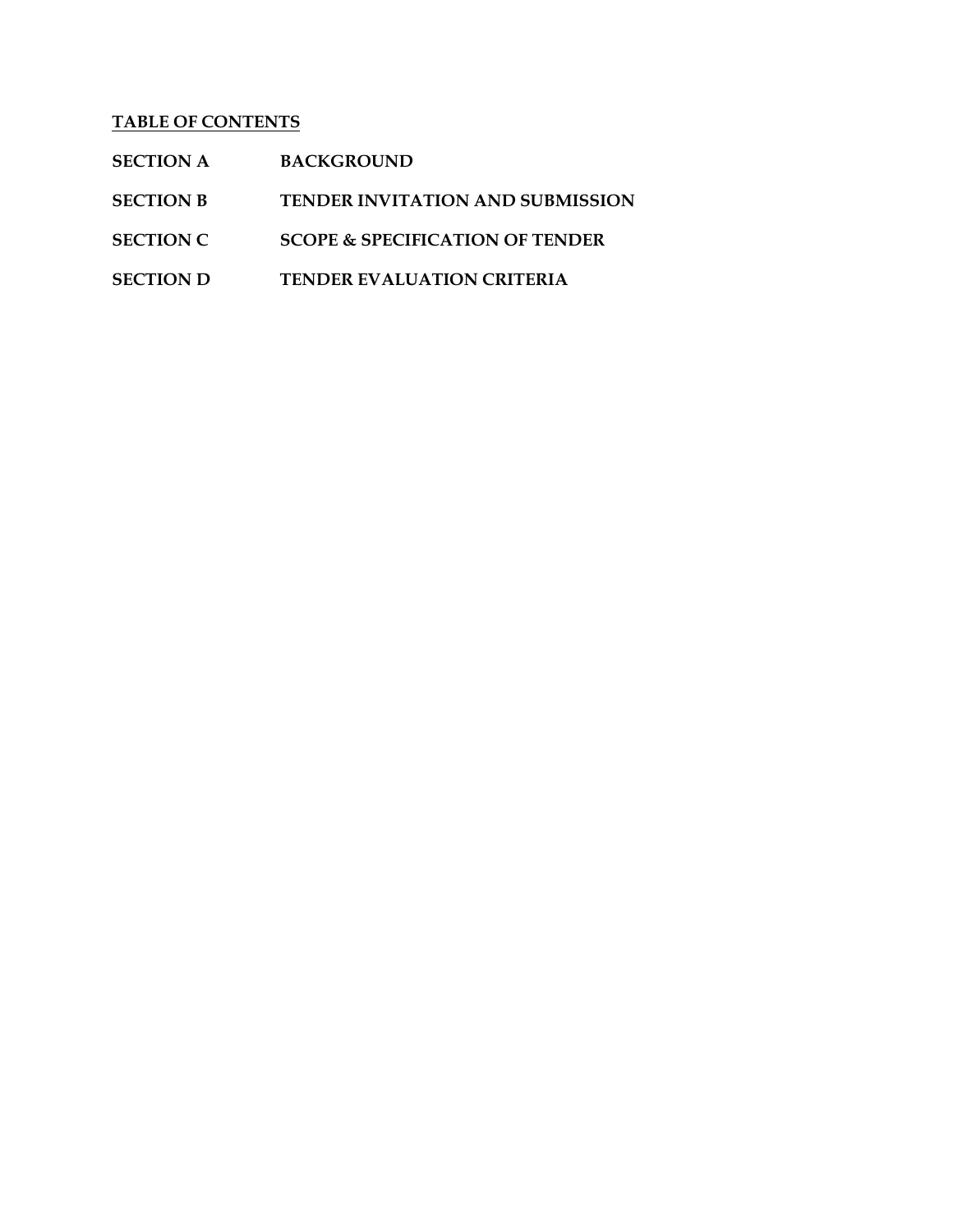#### SECTION A BACKGROUND

The Biosecurity Authority of Fiji ("BAF") was established under the Biosecurity Act 2008. It is deemed a Public Enterprise as per the Public Enterprise Act 2019.

BAF's mandated responsibilities as per the Biosecurity Act 2008 are:

- 1. to protect Fiji against the entry of regulated pests and diseases affecting animals, plants, human beings and the environment;
- 2. to carry out surveillance and monitoring of pests and diseases in the Fiji Islands and assess the status of regulated pests and diseases;
- 3. to prevent the establishment and spread of regulated pests and diseases and the release of organisms that might adversely affect animals, plants, human beings and the environment in the Fiji Islands;
- 4. to eradicate, contain or control the movement of regulated pests and diseases that are already present in the Fiji Islands;
- 5. to prevent the introduction and spread of regulated pests and diseases not already present in the Fiji Islands;
- 6. to facilitate the safe importation of animals and plants and their products, and related equipment and technology;
- 7. to facilitate the export of animals and plants and their products in accordance with the biosecurity requirements of the receiving countries; and
- 8. to facilitate international cooperation to prevent the spread of pests and diseases affecting plants, animals, human beings and the environment.

The Biosecurity Act 2008 is the primary legislation that provides for the regulation and control of the movement of animals and plants into, out of and within Fiji and for the facilitation of Trade.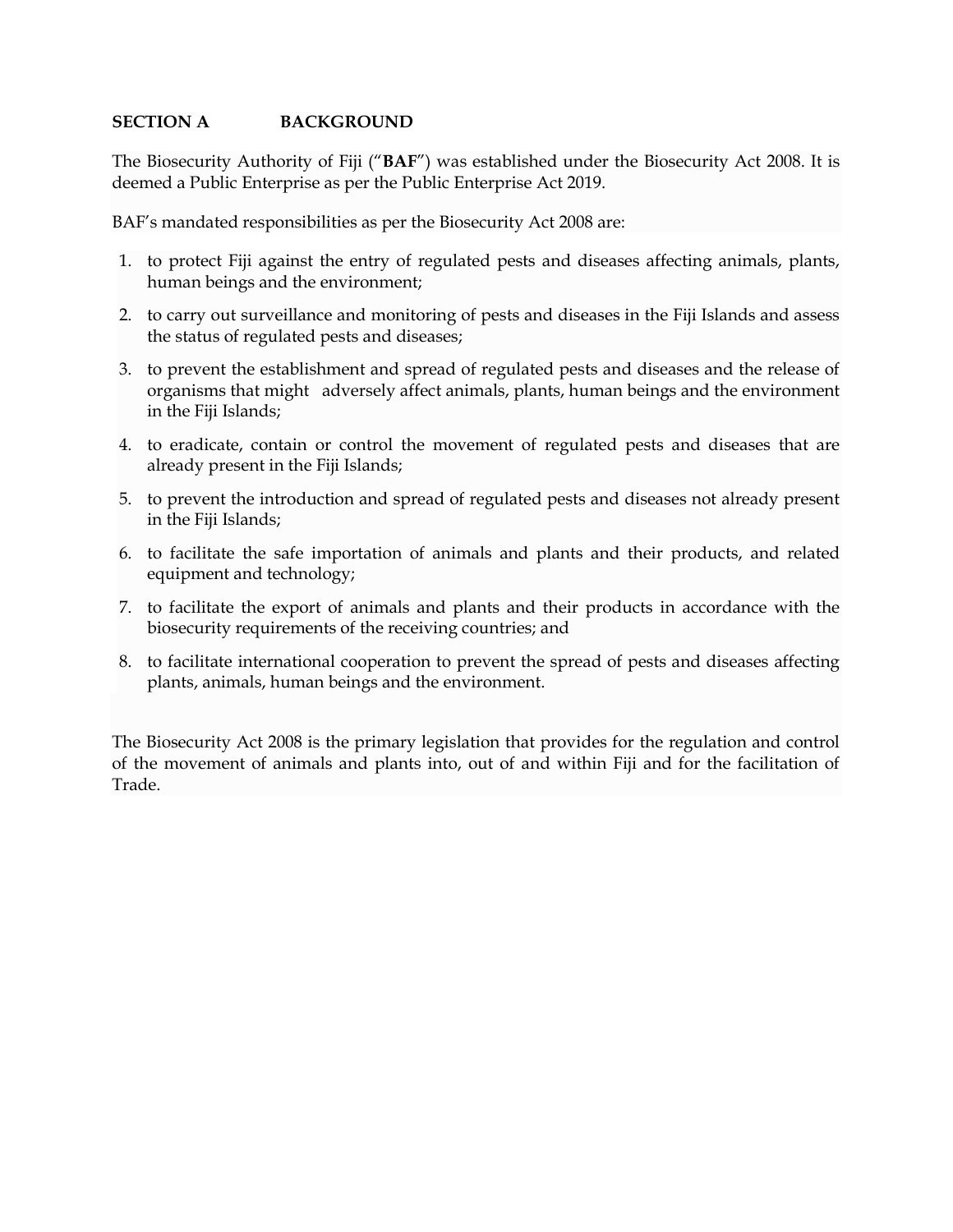#### SECTION B TENDER INVITATION AND SUBMISSION

- 1. The purpose of this document is:
	- i. To provide prospective Vendors with sufficient information to understand the business operations of BAF and to respond to the specific tender requirements;
	- ii. To ensure that a consistent level of information is obtained from each prospective Vendor; and
- iii. To provide a structured framework for the subsequent evaluation of the proposed solutions.
- 2. This document is an official Request for Tender ("RFT"') for the goods or services as specified for BAF. Vendors are required to respond to this RFT demonstrating that their offers are a probable fit to BAF's overall requirements.
- 3. Submissions must be clearly marked "Tender 7/2021.: OUTSOURCING 2017 TO 2020 PREPARATION OF FINANCIAL REPORTS" and must be submitted into the Tender Box situated at BAF HQ Reception Entrance, addressed as follows:

The Tender Committee Biosecurity Authority of Fiji Level 3, FNPF Building Ellery Street Suva

Or emailed to **tender@baf.com.fj**.

- 4. For those bidders applying outside of Suva, you may send your sealed envelopes via any Registered Mail, to the abovementioned address. The Envelopes are to be clearly marked with the Tender Name and Number.
- 5. Bidders who will hand deliver their applications, are required to complete a tender submission register at the reception where the tender box is located before depositing their proposals into the tender box.
- 6. All proposals documents must be submitted before or on the closing date and time as indicated in the RFT document. Late proposals will not be accepted. BAF reserves the right change the closing date and any other dates that may appear in this RFP. Such changes will be advertised as they are made.
- 7. In the event of any problems with the delivery of the proposals, vendors should please contact Ms. Livia Vacereivalu, the Secretary to the Tender Committee on 8919734.
- 8. If the envelopes are not sealed and marked as required, BAF will assume no responsibility for the tender's misplacement or premature opening.
- 9. All enquiries relating to the RFT should be submitted in writing to the Secretary to the Tender Committee or emailed lvacereivalu@baf.com.fj no later than**\_\_\_**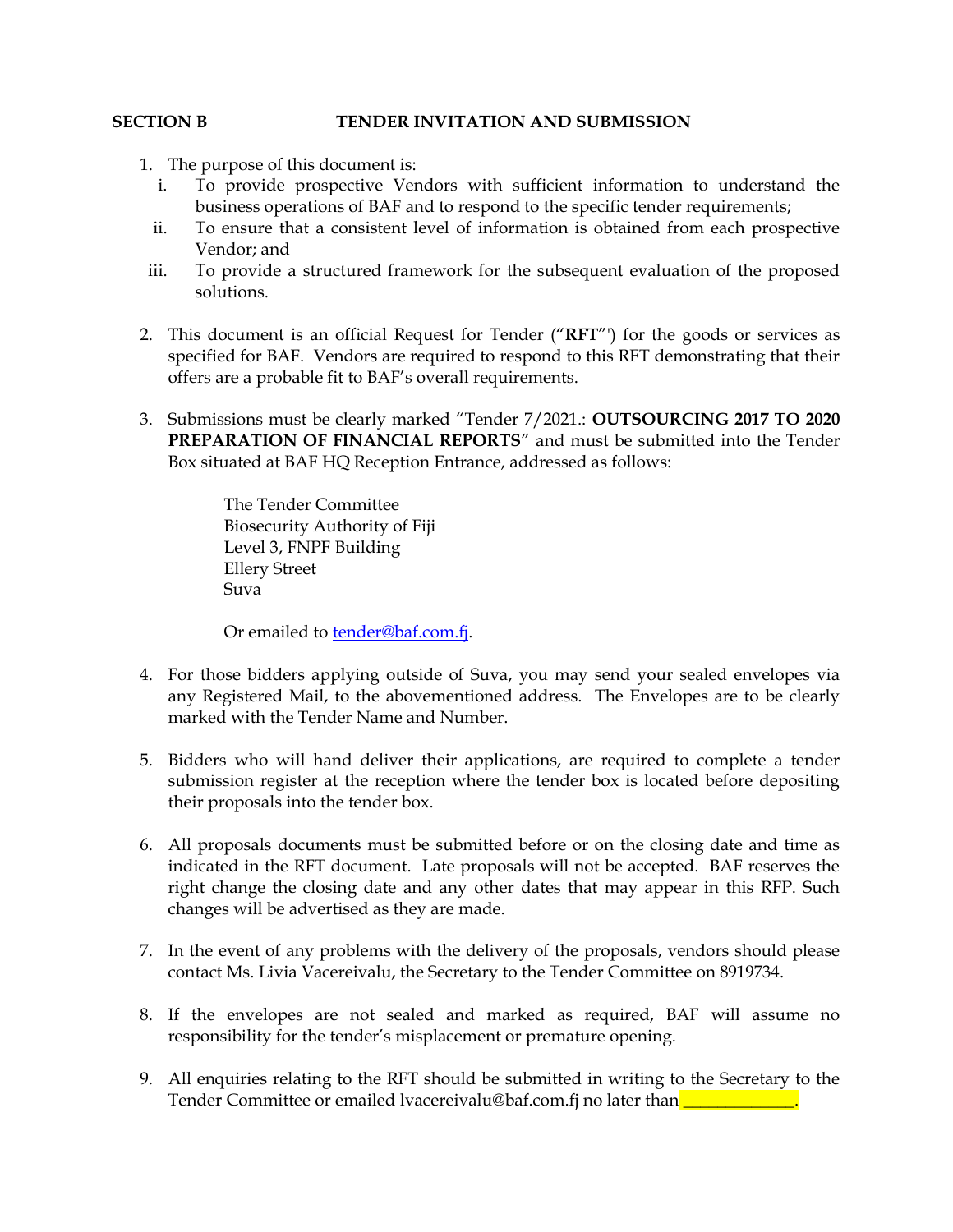#### SECTION C SCOPE/ SPECIFICATIONS OF TENDER

BAF is seeking to appoint a reputable, experienced and professional service provider for the Provision of Outsourcing BAF Financial Reports from the year 2017 to 2020.

The Scope of the work is as follows and will cover the following Years:

- i. 1st January, 2017 to 31st December, 2017
- ii. 1<sup>st</sup> January, 2018 to 31<sup>st</sup> December, 2018
- iii. 1<sup>st</sup> January, 2019 to 31<sup>st</sup> December, 2019
- iv. 1st January, 2020 to 31st December, 2020

In Compliance with BAF Finance policies and procedures and in conjunction with International Reporting Standards in areas of Revenue, Expenses, Gains, Losses, Comprehensive income, Assets, Liabilities and Equity, the Financial Reports will cover the following:

- i. General Ledger Reconciliation
- ii. Fixed Asset Reconciliation
- iii. Fixed Asset Register update
- iv. Grant Reconciliation
- v. Deferred Income identification of grant received and utilized, review of grant acquittals and processing of Journal entries
- vi. Accounts Receivable Reconciliation
- vii. Accounts Payable Reconciliation
- viii. Petty Cash Reconciliation and Rectification
- ix. Payroll reconciliation
- x. Vat account to FRCS Statement reconciliation
- xi. Provisioning
- xii. Accrual Posting
- xiii. Prepayment Reconciliation
- xiv. Deposits with Suppliers
- xv. Clearing Account Reconciliation
- xvi. Equity Account Reconciliation
- xvii. Prepare and action on adjusting entries
- xviii. Preparation of Statutory accounts 2017 2020 yearly and half yearly
	- a. Statement of Financial Position or Balance Sheet,
	- b. Statement of Financial Performance, or Income Statement,
	- c. Statement of Change in Equity,
	- d. Statement of Cash flow, and
	- e. Notes to Financial Statements
	- f. Fixed Asset Register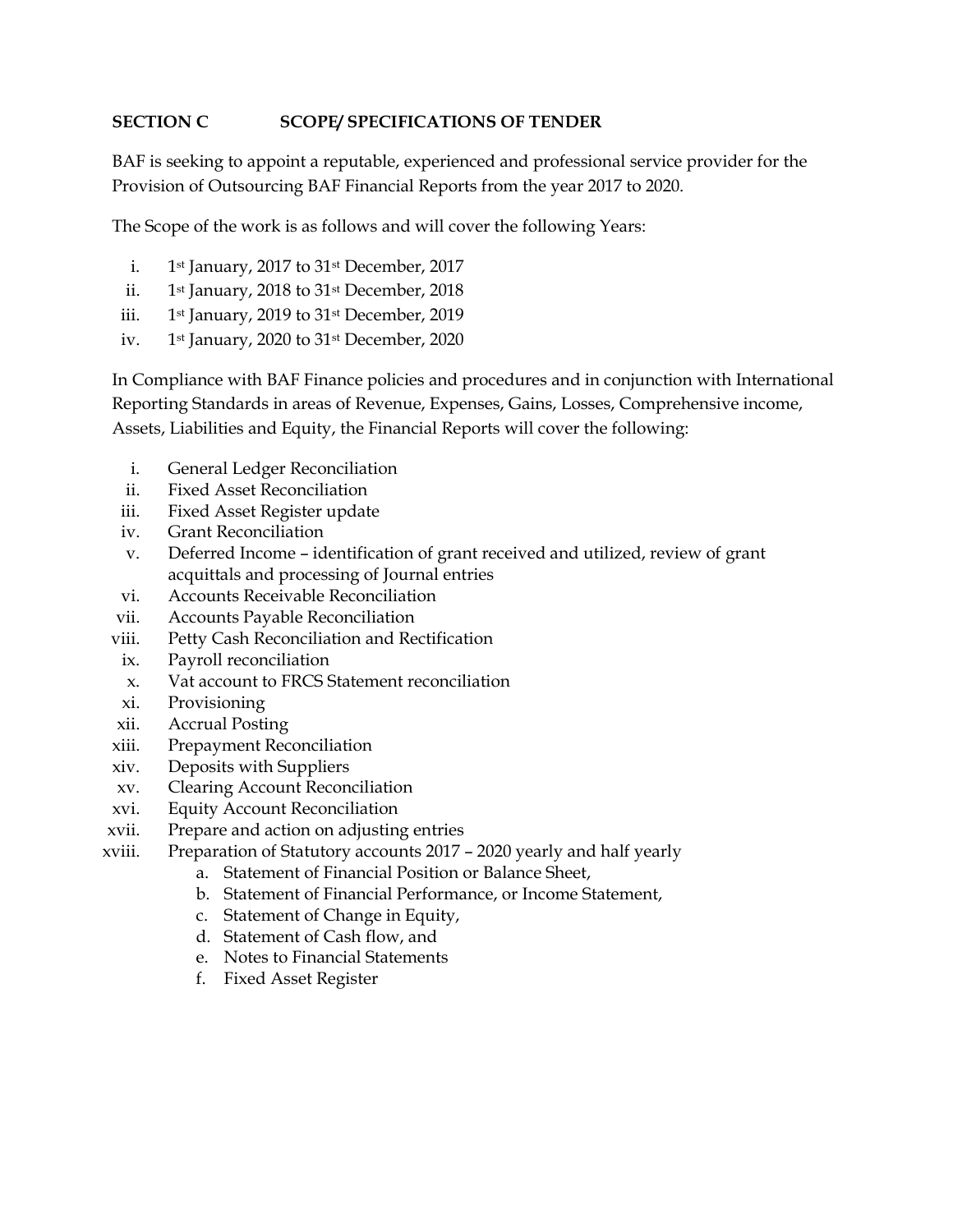#### TENDER REQUIREMENTS

#### Company Profile

Provide a detailed company profile outlining the key management and years in operation.

#### Services

Provide an outline of the Financial Reporting services provided and technical services which your firm considers to be relevant to BAF and the manner in which your firm proposes to deliver these services.

#### Service Team

Provide details of the team engaged in preparation of the Financials that will be nominated to service BAF.

#### Expertise

Please provide a detailed schedule of your main clients and years of experience dealing with such clients including same nature or capacity as BAF.

#### Value Proposition

Describe the main reasons why BAF can be confident it will be best served by your company and why your company is better placed to deliver the services than other accounting firm.

Please provide an overview of the systems, procedures, and methodologies that your company utilizes to guarantee and monitor the standards and quality of its service offerings. Please provide details of the resources utilized in the control of quality.

#### Transparency

Firms are to provide a detail breakdown of cost of service.

#### Referees

Name and contact details of three (3) references who may be contacted by BAF. Details should include:

- i. Name, Designation, Phone Number, and email address of contact person
- ii. Relevance of reference to BAF.